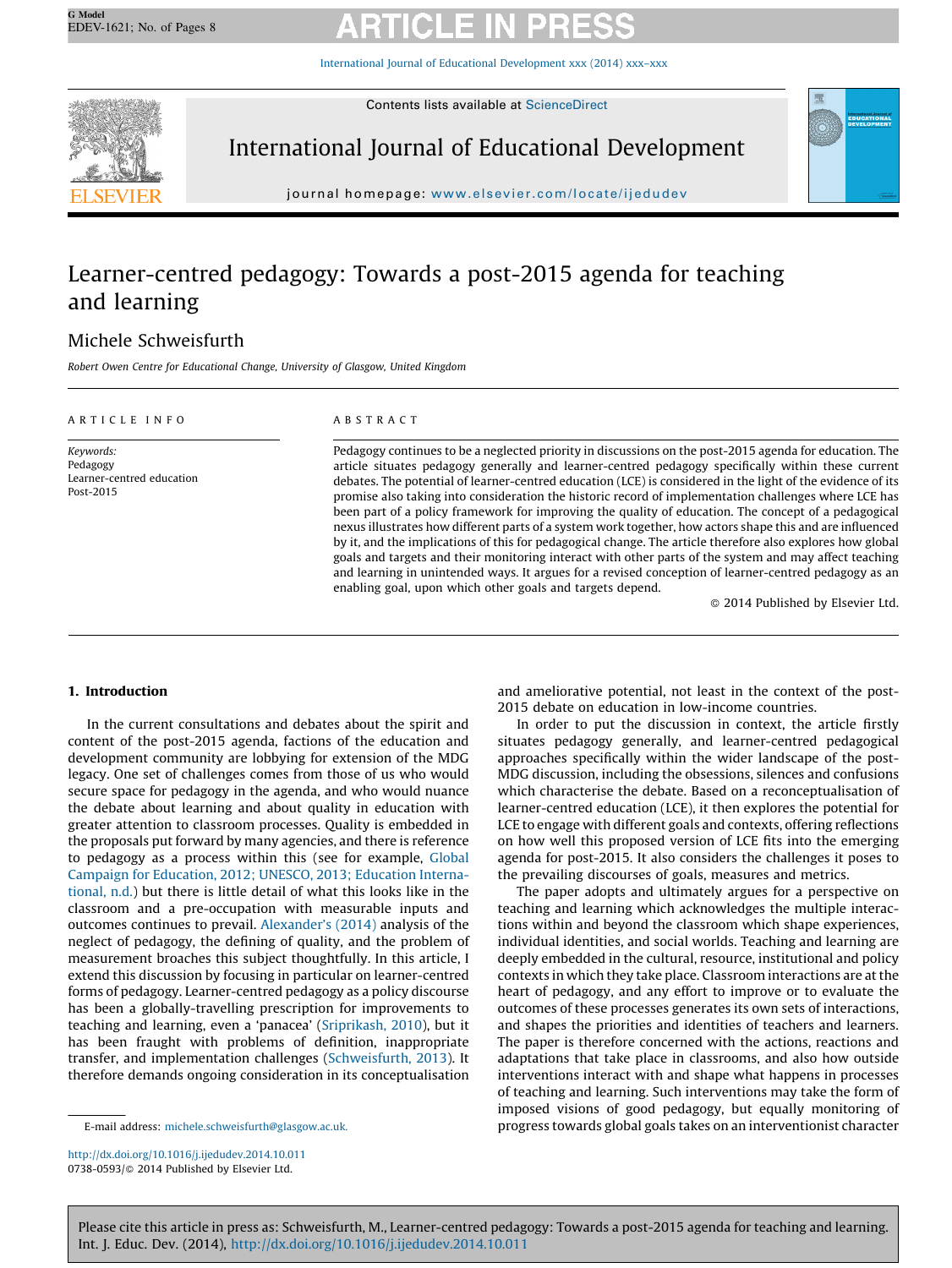#### 2 M. Schweisfurth / International Journal of Educational Development xxx (2014) xxx–xxx

in the light of interactions with classroom practice. In these ways, the analysis in this article is set within a broadly interactionist sociological tradition ([Atkinson](#page--1-0) and Housley, 2003), seeing the actors and institutions involved as 'role making' as well as 'role taking' ([Garfinkel,](#page--1-0) 1967).<sup>1</sup> This sets it apart from much of the emerging post-2015 discussion which ascribes fixed roles for teachers and learners and which imagines that learning goals, testing and measurement are outside of these in an omniscient guiding and monitoring capacity. Given all of this, the paper addresses the questions: what vision of pedagogy is suited to the post-2015 agenda? What kind of goals or targets would be appropriate, and what kind of monitoring? Building on [Hufton](#page--1-0) and [Elliott's](#page--1-0) (2000) concept of a 'pedagogical nexus', the article constructs an appeal for attention to the interface of these different aspects of the education system, for a fuller engagement with the most promising aspects of LCE, and for greater understanding of how goals and measures can impact on pedagogy in unintended ways.

### 2. Pedagogy and the post-2015 debate: obsessions, silences and confusions

With approximately 157 million children of school age not in school at the turn of the millennium, access to basic education was the pre-occupation of the Millennium Development Goal (MDG) agenda, With hard-to-reach groups still not accessing school, and access inequitably distributed, we are not quite yet in a post-access world. The broadened post-2015 agenda as it is currently emerging still rightfully addresses access to primary education, specifically for learners from disadvantaged groups. However, access to higher levels, especially junior secondary school, is a growing priority, not least because of the demands for education created by new cohorts of primary school graduates.

So too are quality and outcomes, underpinned by the startling statistic that 250 million children in schools are not learning basic literacy and numeracy skills [\(UNESCO,](#page--1-0) 2014). Access PLUS learning is how the Learning Metrics Task Force summarised these new priorities [\(UNESCO-UIS/Brookings,](#page--1-0) 2013). The quality imperative<sup>2</sup> is particularly relevant for a discussion of pedagogy. However, as [Alexander](#page--1-0) (2008a, 2014) notes, quality education is often addressed obliquely and couched in terms of its outcomes rather than its processes. For example, summarising wide consultations regarding quality, a UNESCO report notes that: 'good-quality education was defined as equipping people with the skills, knowledge and attitudes to: obtain decent work; live together as active citizens nationally and globally; understand and prepare for a world in which environmental degradation and climate change present a threat to sustainable living and livelihoods; and understand their rights' ([UNESCO,](#page--1-0) 2013: 22). In other words, quality education is constructed in terms of the outcomes it delivers. The same document summarises the inputs of a range of influential stakeholders contributing to the post-2015 debate, including Save the Children, the Basic Education Coalition, and the UNESCO Education for All Global Monitoring Report, each of which put measurable learning outcomes under the umbrella of quality

(p. 29). Key documents from The Global [Campaign](#page--1-0) for Education [\(2012\)](#page--1-0) and Education [International](#page--1-0) (n.d.) do the same. This conflation of quality with outcomes has had unintended consequences, in the forms of obsessions with measurement and measurability; silences on teaching and learning processes; and confusions over what good teaching and learning are and how they can be promoted and evaluated.

Within the emerging 2015 agenda, the concern for monitoring of progress and therefore for measurability has resulted in a focus on the measurable. This is not surprising. The international community, and national governments, want to know whether the focused investment on education has led to improvements, and which investments offer the best returns, and those concerned with numbers in terms of financial investment are likely to be concerned with numbers for informing policy generally. So, for example, while the Learning Metrics Task Force has opened the outcomes agenda to less conventional and more holistic goals, including physical, social and emotional well-being, culture and the arts, the focus remains on indicators, measurement and metrics.

It is not necessarily measurement and metrics per se that are problematic. It is how these in interaction with the classroom level become ends in themselves and creating unintended backwash effects. Their perceived importance also tends to relegate that which is not readily measurable to a secondary place on the agenda. There are multiple international examples of such phenomena. PISA, for example, has generated game playing and helped governments to fabricate crises (or 'scandalise' as per [Steiner-Khamsi,](#page--1-0) 2003) in the OECD countries where it currently operates. As a test it generates interesting data of potential importance to governments and to researchers, in terms of understanding certain kinds of progress in terms of attainment, and also in terms of inequalities within countries. But those data have the power to distort the policy process and impact on practice in ways which do not necessarily promote quality processes or outcomes. The Welsh government, for example, has asked schools to teach to the PISA test in order to raise the standing of Wales in the global league tables of PISA performance (Times Education Supplement 9 March 2012; [http://www.tes.co.uk/article.aspx?](http://www.tes.co.uk/article.aspx?storycode=6191814) [storycode=6191814](http://www.tes.co.uk/article.aspx?storycode=6191814)) without evidence that preparing for this test increases achievement in relation to valuable learning outcomes (unless one considers doing well on PISA a valuable learning outcome). National pride and political concerns arguably fuel the drive for success as much as improvements to learning, and the proxy for learning becomes the goal rather than the learning itself. Given the current obsession with metrics, it is perhaps unsurprising that PISA is on the agenda for low-income countries, with PISA for Development aiming to 'increase developing countries' use of PISA assessments for monitoring progress towards nationally-set targets for improvement' ([http://www.oecd.org/pisa/aboutpisa/](http://www.oecd.org/pisa/aboutpisa/pisafordevelopment.htm) [pisafordevelopment.htm\)](http://www.oecd.org/pisa/aboutpisa/pisafordevelopment.htm). Low-income countries would be subject to all the pressures that OECD governments experience in terms of global rankings, but the possibility s of aid agencies exerting additional performance pressures could only confound the effects.

As well as creating such backwash effects, comparisons of international test results across different contexts are potentially problematic in terms of validity. Evidence and theory from psychology point to cultural differences in how assessment is regarded and what is valued in learning [\(Sternberg,](#page--1-0) 2007) calling into question the comparability of results from testing in different contexts where different aspects of learning and assessment are valued differently at an intrinsic level. Learners in some contexts will be more motivated to perform on certain tests or test items than others. Ethnographic studies of the administration of international tests of literacy achievement in local circumstances reveal an additional range of confounding variables created by

Please cite this article in press as: Schweisfurth, M., Learner-centred pedagogy: Towards a post-2015 agenda for teaching and learning. Int. J. Educ. Dev. (2014), <http://dx.doi.org/10.1016/j.ijedudev.2014.10.011>

 $1$  After [Atkinson](#page--1-0) and Housley (2003), I use the term 'broadly interactionist'. A large number of traditions exist within interactionism, including the more narrow symbolic interactionism, but they share a common concern for the agency of actors, their situation, how meaning and identity are constructed, and how social actors and social institutions (including schools) are interactively defined. This is in opposition to functionalism, which ascribes fixed roles and a more static and therefore more manipulable and measurable social order.

Quality is a contested concept in itself. Given my concern for a wide range of outcomes and with processes which have learners' rights and their interests at heart, I prefer Tikly and [Barrett's](#page--1-0) (2011) framework which embraces social justice and learner capabilities within it.